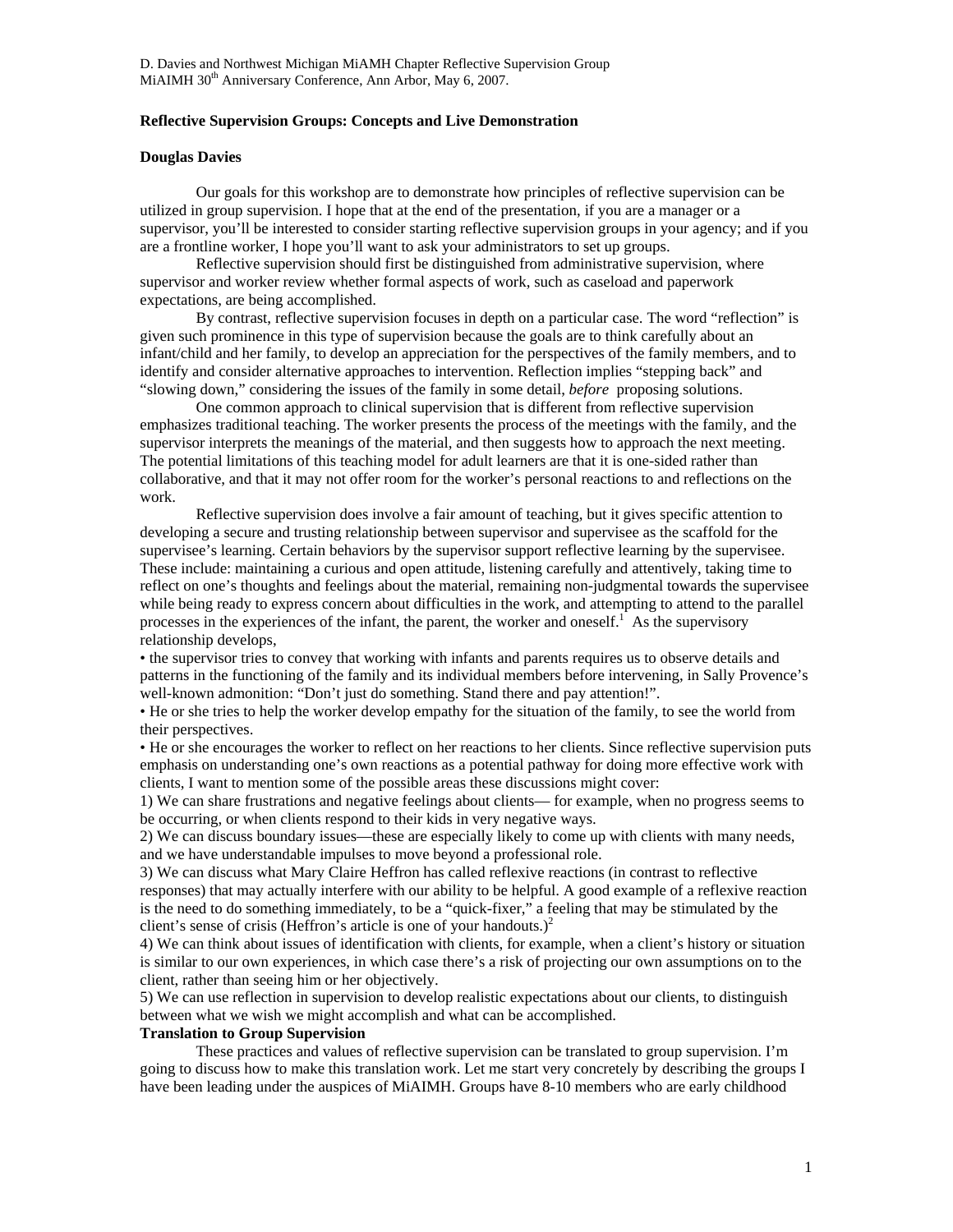D. Davies and Northwest Michigan MiAMH Chapter Reflective Supervision Group MiAIMH 30<sup>th</sup> Anniversary Conference, Ann Arbor, May 6, 2007.

workers or infant mental health practitioners. They meet monthly for 2 1/2 hours. Here is how we've structured that time.

**I. "Burning Issues" (15-20 minutes).** Group members bring up questions about a current case, referral questions, diagnostic questions, etc. that can be dealt with briefly. The group and leader respond.

**II. Follow Up on Presentations from Previous Meeting (15-20 minutes).** Presenters briefly review salient questions and issues in their last case presentation and report on developments/progress since last meeting.

**III. Case Presentation 1 (45-50 minutes). (Break 10-15 minutes)** 

**IV. Case Presentation 2 (45-50 minutes)**

# **The Gift of Time**

You'll note that we allot considerable time to each presentation. This gift of time is important. This is in contrast to practice in many agencies where individual supervision and staff meetings to review cases are harried and hurried. Cases must be reviewed (covered), and there often is not time to slow down and reflect. In our group initially some participants worried about how to fill that much time, but in fact we've learned that time and reflection go together—when there is sufficient time to reflect, deeper understanding of families becomes possible.

Another aspect of time that needs to be mentioned: the time for the regular meetings needs to be respected and protected by group members' supervisors/managers. Lack of buy-in by administrators may result in a failure to protect the time, as when workers are told they must give priority to other work responsibilities and thus can't attend the meetings.

# **Confidentiality**

For the group to become a secure environment for reflection that is focused on the work but also may at times encompass self-reflection, members agree at the outset that group discussions—including both information about clients and personal information about group members will be held confidential. (A copy of the confidentiality agreement we developed is in your handouts.)

### **Presentation format**

Preparation for presentations is important. Presenters are expected to provide a write up—usually about 2 pages--to distribute to the group. The write up should cover what the presenter thinks is important, which usually will include: the presenting issues, description and observations of the child and family, the family's strengths and difficulties, the process of evaluation/intervention so far, and, in many cases, the feelings working with the family evokes in the worker. Videotape clips, if available, are also encouraged. Finally, it's essential for the presenter frame some questions she would like the group to respond to.

So we set a high standard for preparation, and but it's common for presenters to find this preparation very valuable. One person said recently, "Writing up this family and my questions about them actually helped me figure out some ideas about how to change my interventions before I even presented. And presenting today, and hearing your ideas, has taken things another step—I really understand this mom and baby better than I did on the last home visit when I felt so uncertain about how to proceed." **Issues in the establishment of reflection in groups.** 

The transition to reflection takes time and effort. Group members bring their previous experiences of supervision and team meetings to the reflective group, in the same sense that we carry over working models of attachment to new relationships. For example, a group member who has participated in team meetings where the emphasis seems to be "Let's solve this problem quickly and move on because we've got a lot to cover," may not take time to reflect but instead quickly offers her best guesses about what the best intervention would be. At times questions, quick solutions, recommendations for plans of action, and even segues into mini-presentations of group members' own cases may interrupt the presentation. Such interruptions are likely to be disorganizing for the presenter. She has to interrupt her train of thought, may feel challenged, may feel she's not being listened to, may find herself losing the floor to other members. This kind of group culture is destructive to the reflective process. The presentation belongs to the presenter, and she needs to be able to present it in the way she intends. Leaders need to orient the group at the beginning to how the process should go, and also need to be ready to step in and say, for example, "Those are good questions, but right now Andrea needs a chance to tell us what she thinks is important about this case, so let's defer those until she's done presenting." The leader needs to be aware of the " group contagion factor:" when one person jumps in prematurely with solutions, other members of the group are encouraged to do the same. At times it may be appropriate to reflect on a group meeting where jumping the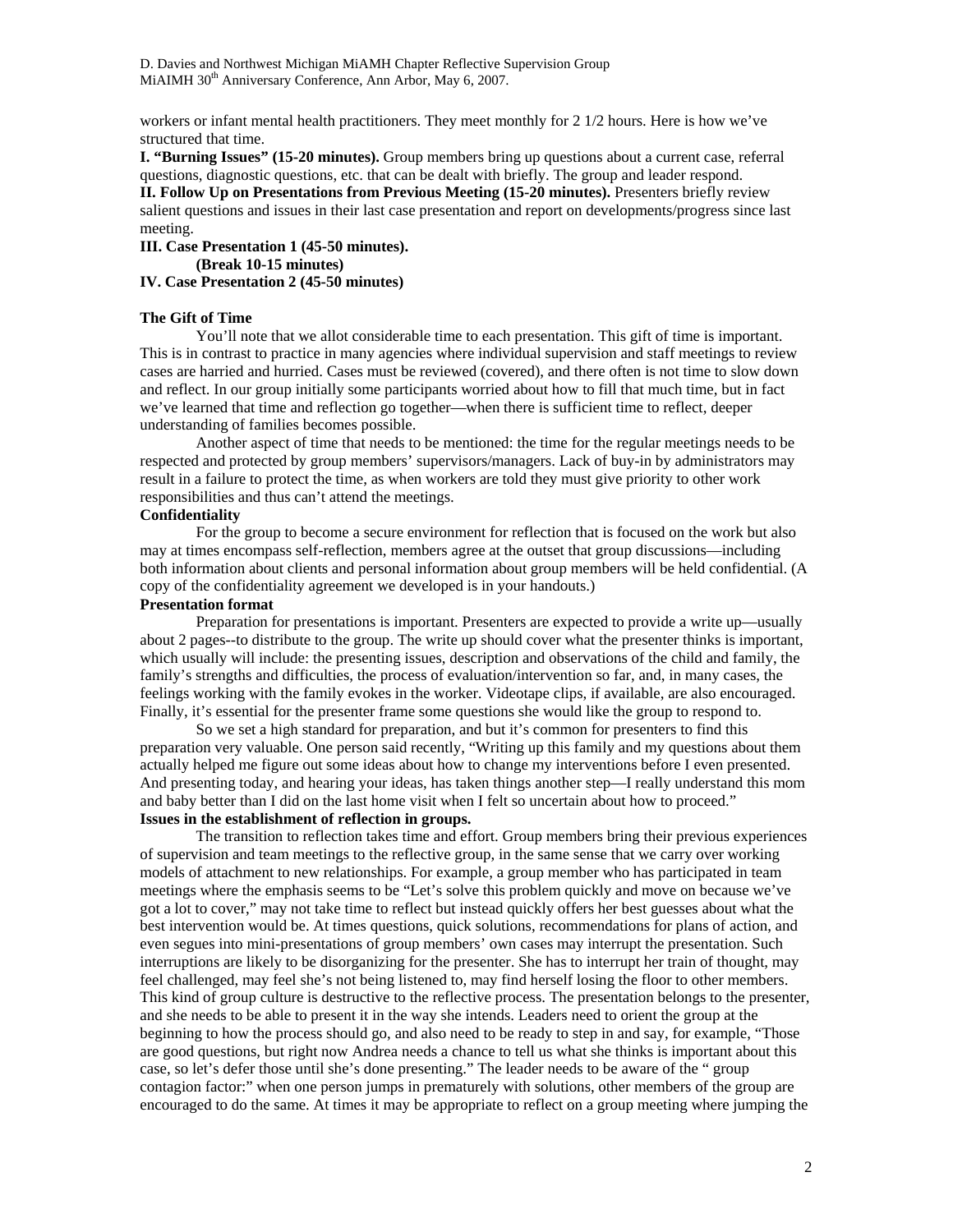D. Davies and Northwest Michigan MiAMH Chapter Reflective Supervision Group MiAIMH 30<sup>th</sup> Anniversary Conference, Ann Arbor, May 6, 2007.

gun seems to have occurred. Often the difficulty and painfulness of the clinical material will have made group members anxious, generating premature attempts to come up with a solution to a case that is quite difficult.

At the same time, part of establishing a supportive group climate involves honoring the contributions of each member. How does a leader "socialize" group members towards embracing the reflective model? At the outset, a discussion of reflective listening is helpful. Group members are encouraged to listen for the following: 1) the worker's perspective and feelings; 2) the perspectives of the family members; 3) The fluency and coherence of the story the presenter is giving; 4) Their own reactions of dissonance or uncertainty. An explicit format for group sessions is also very helpful. In this group, we set up the following format:

1) The presenter frames her questions and presents the case.

2) The leader responds first, with a brief dialogue with the presenter that involves clarifying questions and initial impressions and hypotheses.

3) A general discussion follows, with emphasis on the group's addressing the presenter's questions.

# **Potentials in the group process when it's going well.**

# **1) A chance experience support and to refuel.**

Infant mental health work is often intense and the risks of despair, vicarious traumatization, and burnout are heightened when the worker tries to support clients facing very difficult issues while lacking professional support herself. Regular group supervision meetings offer a chance to share feelings about the work, to commiserate, to realize that one is not alone, to experience the empathy of others who are doing the same work. A presenter's feelings about a difficult case, for example, are normalized when group members acknowledge the difficulties. A group member described this as follows: "Your comments have made me feel calmer—my blood pressure is about 40 points lower than when I began this presentation." This worker's comment is a good example of Heffron's statement that "This sense of being heard and felt assists the supervisee in regulating her... feelings and sets the stage for the next steps" [in intervention].<sup>[3](#page-3-2)</sup> (125)

# **2) A chance to understand Parallel Process**.

 In infant mental health work a major goal is to strengthen the parent-infant relationship by helping the parent see the world from the baby's perspective. This requires the worker to see things from the perspective of the baby's development. But to be able to speak for the baby effectively, the worker needs to have the ear and interest of the parent.This implies that the worker has to understand the parent's points of view and circumstances, and to be able to express empathy for the parent while speaking for the baby. In supervision, the supervisor has to understand and integrate the worlds seen through the infant's and the parent's eyes, but needs to add another level of understanding—an empathic view of the worker's experience of the family, and, very often, of the worker's affective experience and experience of self while working with the family. At each level, empathy is used to learn about another's experience, and at each level the perspectives of an increasing number of people have to be contained in one's overall understanding. In group supervision we hope that group members will be able—if not always individually, then collectively—to attend empathically to the baby's experience, the parent's experience, and the worker's experience.

# **3) A chance to reframe—to see a family's and one's own perspective in new ways.**

Often a presenter's questions focus on aspects of the case

where her understanding is incomplete, where she has the sense that something is missing or unclear. The group's attention to these elements often leads to a reframing of the worker's understanding.

A new worker talked about her sense that a mother was mistrustful of her. Even though she welcomed her cordially when she came for visits, asking her to sit down, asking how she was doing, offering her coffee, when the worker began talking about how the baby was doing, the mother would say everything is fine, and did not ask questions or raise concerns. The worker said, "I'm almost hesitant to make any observations myself, because even when I've pointed out that her baby is smiling when he hears her voice, she seems not to take it in…I mean she says, yes, but in a mechanical way. So I'm having trouble connecting with her even when I talk about the strengths in their relationship." This worker, by expressing her puzzlement, was alerting the group to the fact that something was missing from her story. The group leader said, "I wonder how she sees you, who you are to her." After talking a bit, in a speculative way, about possible transference, the worker said, "She acts like she needs to be on her best behavior around me." A group member said, "Like you're checking up on her or judging her as a parent?" At this point the worker recalled the first visit when the mother had mentioned that her older daughter had been removed by